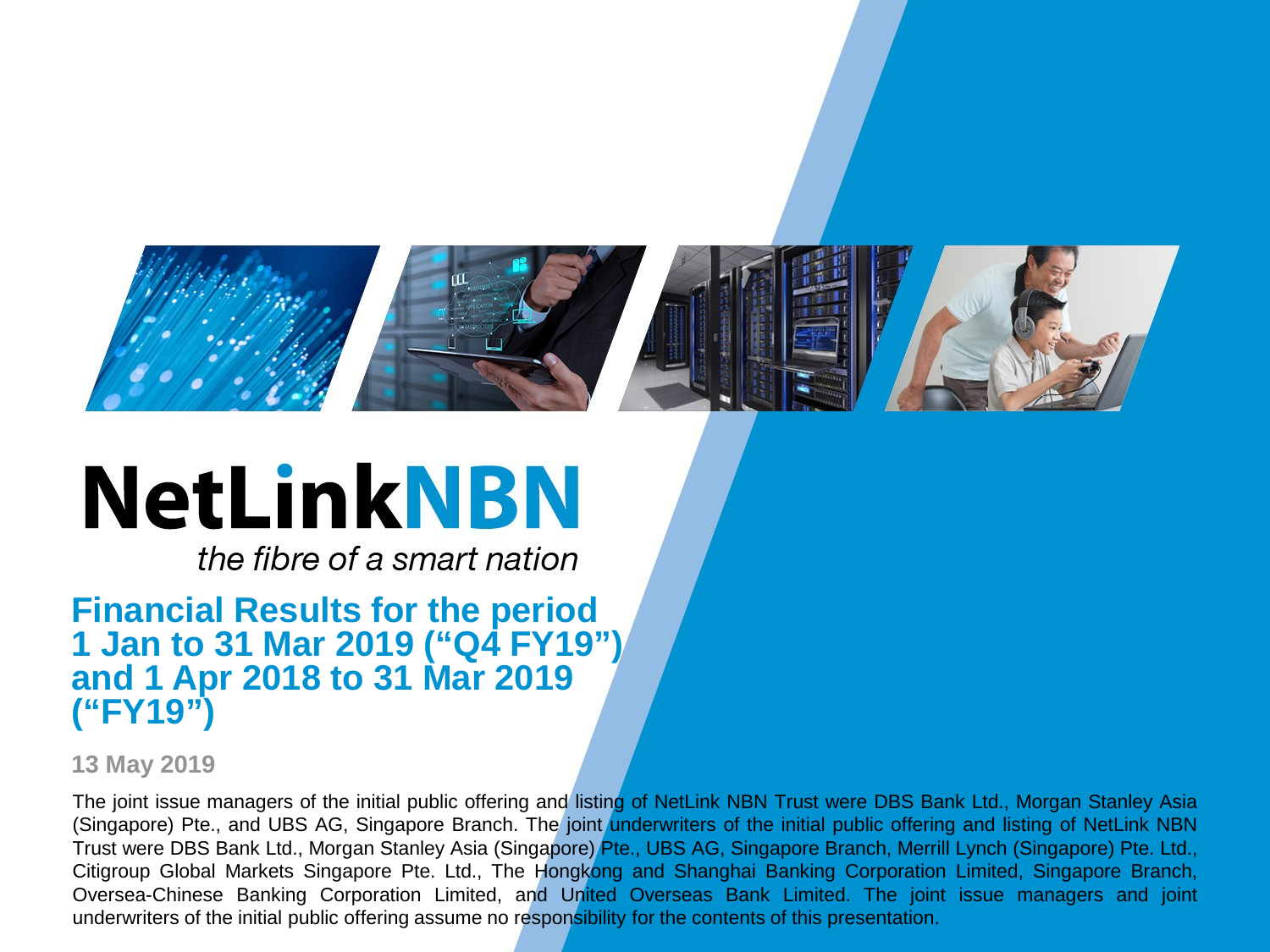#### **Disclaimer**

This presentation is for information purposes only and does not constitute or form part of an offer, solicitation, recommendation or invitation for the sale or purchase or subscription of securities, including units in NetLink NBN Trust (the "**Trust**" and the units in the Trust, the "**Units**") or any other securities of the Trust. No part of it nor the fact of its presentation shall form the basis of or be relied upon in connection with any investment decision, contract or commitment whatsoever.

The information and opinions in this presentation are provided as at the date of this document (unless stated otherwise) and are subject to change without notice, its accuracy is not guaranteed and it may not contain all material or relevant information concerning NetLink NBN Management Pte. Ltd. (the "**Trustee-Manager**"), the Trust or its subsidiaries (the "**NetLink Group**"). None of the Trustee-Manager, the Trust nor its affiliates, advisors and representatives make any representation regarding, and assumes no responsibility or liability whatsoever (in negligence or otherwise) for, the accuracy or completeness of, or any errors or omissions in, any information contained herein nor for any loss howsoever arising from any use of this presentation. Further, nothing in this presentation should be construed as constituting legal, business, tax or financial advice.

The information contained in this presentation includes historical information about and relevant to the assets of the NetLink Group that should not be regarded as an indication of the future performance or results of such assets. Certain statements in this presentation constitute "forward-looking statements". These forward-looking statements are based on the current views of the Trustee-Manager and the Trust concerning future events, and necessarily involve risks, uncertainties and assumptions. These statements can be recognised by the use of words such as "expects", "plans", "will", "estimates", "projects", "intends" or words of similar meaning. Actual future performance could differ materially from these forward-looking statements, and you are cautioned not to place any undue reliance on these forward-looking statements. The Trustee-Manager does not assume any responsibility to amend, modify or revise any forward-looking statements, on the basis of any subsequent developments, information or events, or otherwise, subject to compliance with all applicable laws and regulations and/or the rules of the Singapore Exchange Securities Trading Limited (the "**SGX-ST**") and/or any other regulatory or supervisory body or agency.

This document contains certain non-SFRS financial measures, including EBITDA and EBITDA margin, which are supplemental financial measures of the NetLink Group's performance and liquidity and are not required by, or presented in accordance with, SFRS, IFRS, IFRS-identical Financial Reporting Standards, U.S. GAAP or any other generally accepted accounting principles. Furthermore, EBITDA and EBITDA margin are not measures of financial performance or liquidity under SFRS, IFRS, IFRS-identical Financial Reporting Standards, U.S. GAAP or any other generally accepted accounting principles and should not be considered as alternatives to net income, operating income or any other performance measures derived in accordance with SFRS, IFRS, IFRS-identical Financial Reporting Standards, U.S. GAAP or any other generally accepted accounting principles. You should not consider EBITDA and EBITDA margin in isolation from, or as a substitute for, analysis of the financial condition or results of operation of the NetLink Group, as reported under SFRS. Further EBITDA and EBITDA margin may not reflect all of the financial and operating results and requirements of the NetLink Group. Other companies may calculate EBITDA and EBITDA margin differently, limiting their usefulness as comparative measures.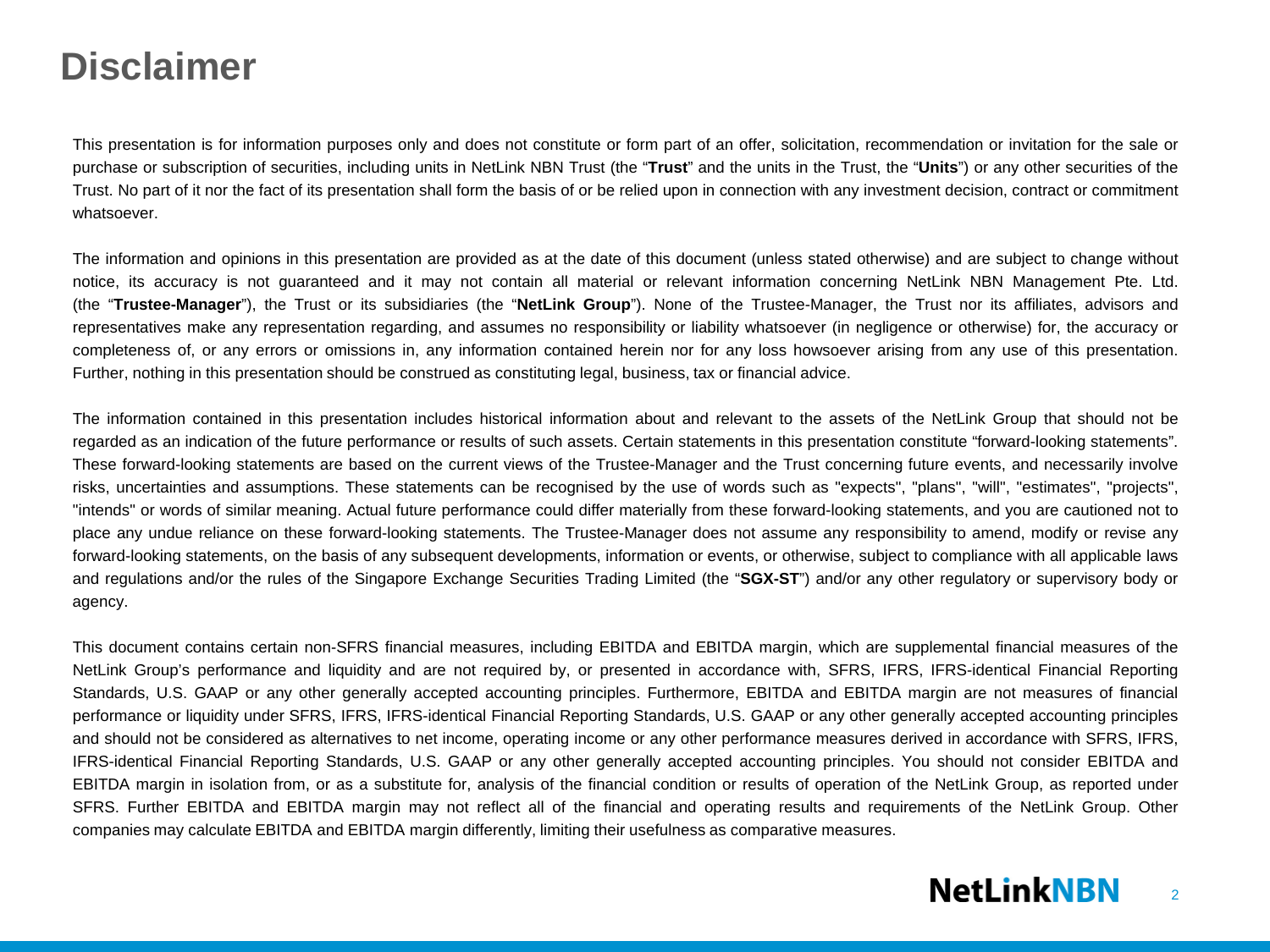### **Overview**

- **FY19 EBITDA & PAT have exceeded Projection(1) by 3.2% and 17.8% respectively**
- **Residential fibre connections surpassed the Projection(1) with 1.33 million residential end-users**
- **Resilient business model with transparent and predictable revenue streams**
- **Strong balance sheet to support growth**
- **Total Distribution Per Unit ("DPU") of 4.88 Singapore cents for FY19 exceeded Projection(1) by 5.2%**

#### **Key Highlights Financial Snapshot**

| $\mathsf{Sm}$           | <b>FY19</b> | <b>Variance vs</b><br>Projection <sup>(1)</sup> |
|-------------------------|-------------|-------------------------------------------------|
| Revenue                 | 353.6       | 1 3.3%                                          |
| <b>EBITDA</b>           | 247.9       | 13.2%                                           |
| <b>EBITDA Margin</b>    | 70.1%       | (0.1pp)                                         |
| <b>Profit After Tax</b> | 77.4        | 17.8%                                           |

| $\mathsf{Sm}$                                  | As at 31 Mar 2019 |
|------------------------------------------------|-------------------|
| <b>Market</b><br>Capitalisation <sup>(2)</sup> | 3,234             |
| Enterprise Value <sup>(2)</sup>                | 3,722             |
| <b>Net Assets</b>                              | 3,030             |
| <b>NAV Per Unit (Cents)</b>                    | 77.7              |

<sup>(1)</sup> Refers to Projection Year 2019's projection disclosed in the prospectus dated 10 Jul 2017.

(2) Based on the unit price of \$0.83 as at 31 Mar 2019.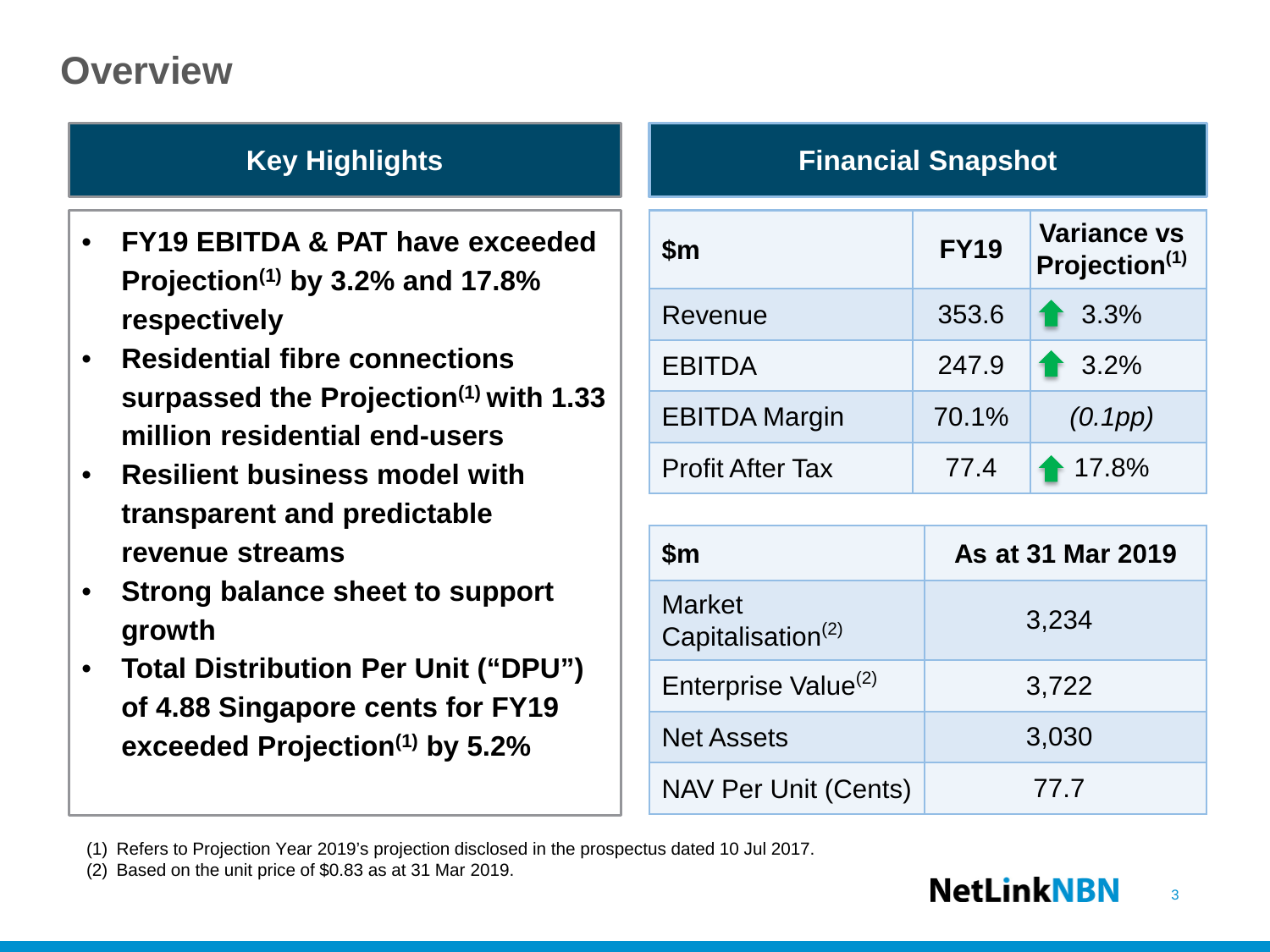#### **Residential fibre connections**



- 1.33m residential connections as at 31 Mar 2019
- Increased 3.4% since 31 Dec 2018
- Surpassed IPO projection by 3.9%

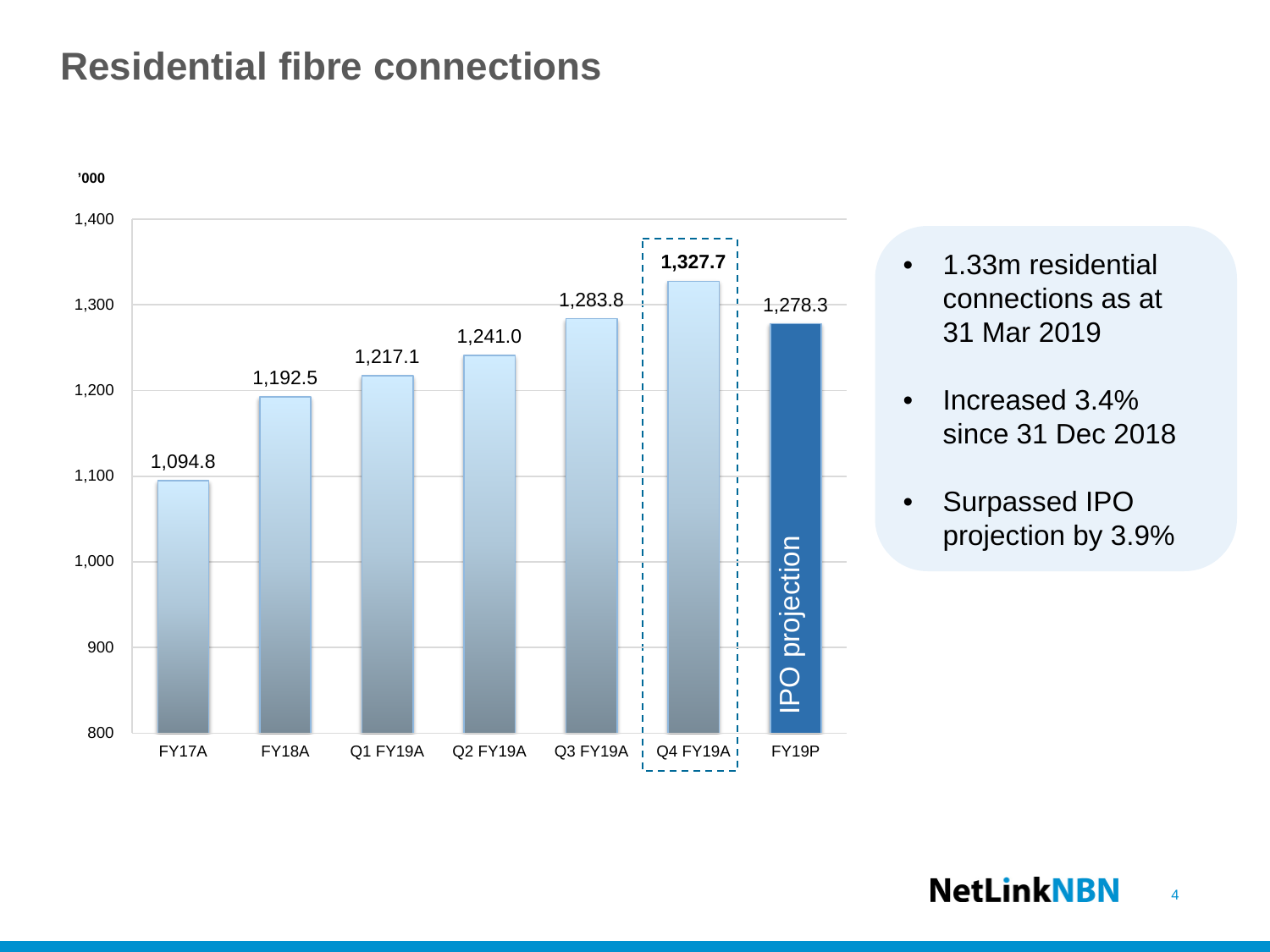#### **Non-residential fibre connections**



- 46,207 non-residential connections as at 31 Mar 2019
- Increased 1.0% since 31 Dec 2018

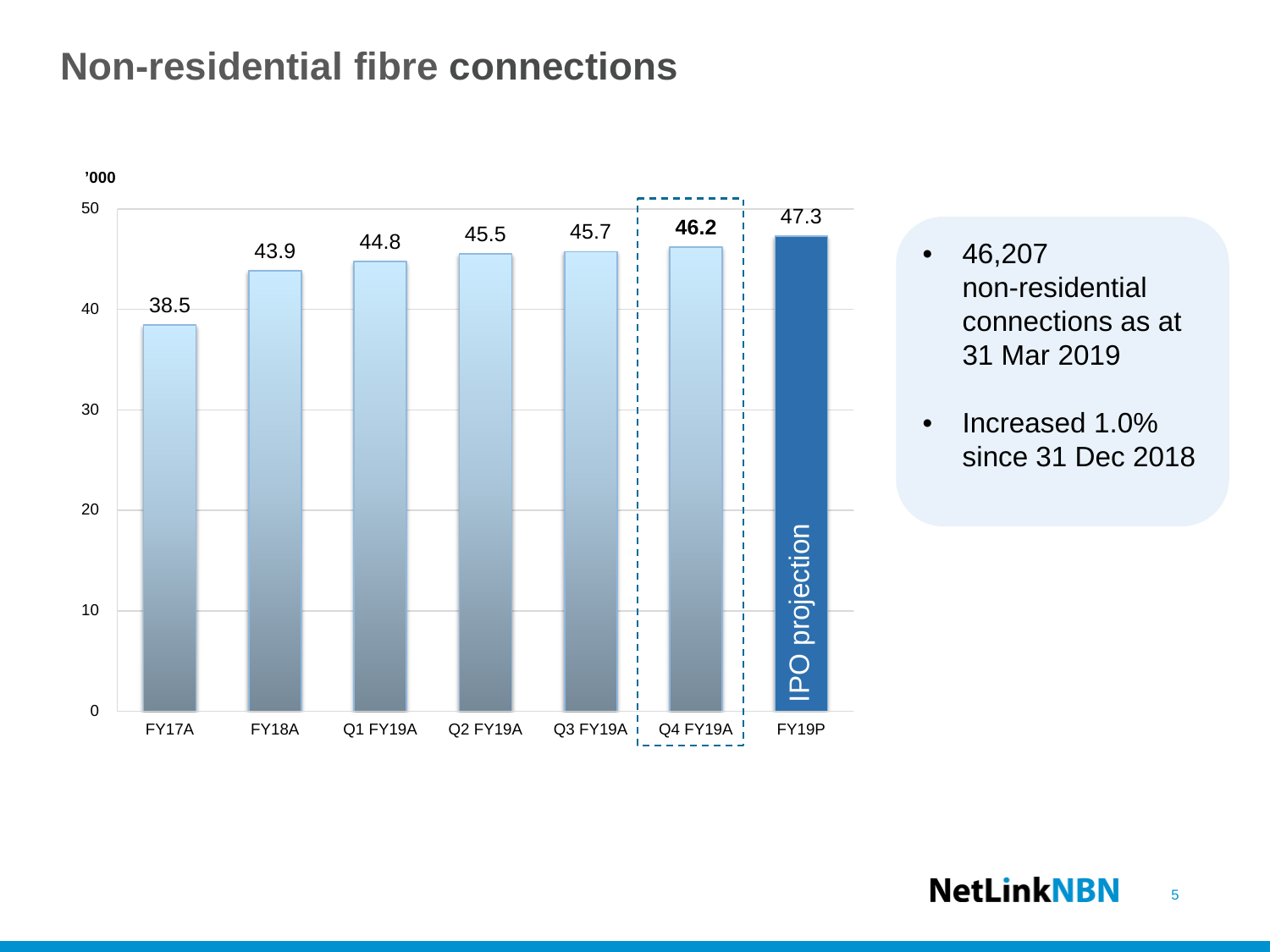### **Non-Building Address Point ("NBAP") connections**



- NBAP connections have increased 8.5% since 31 Dec 2018
- Continue to support RLs and government agencies on Smart Nation initiatives

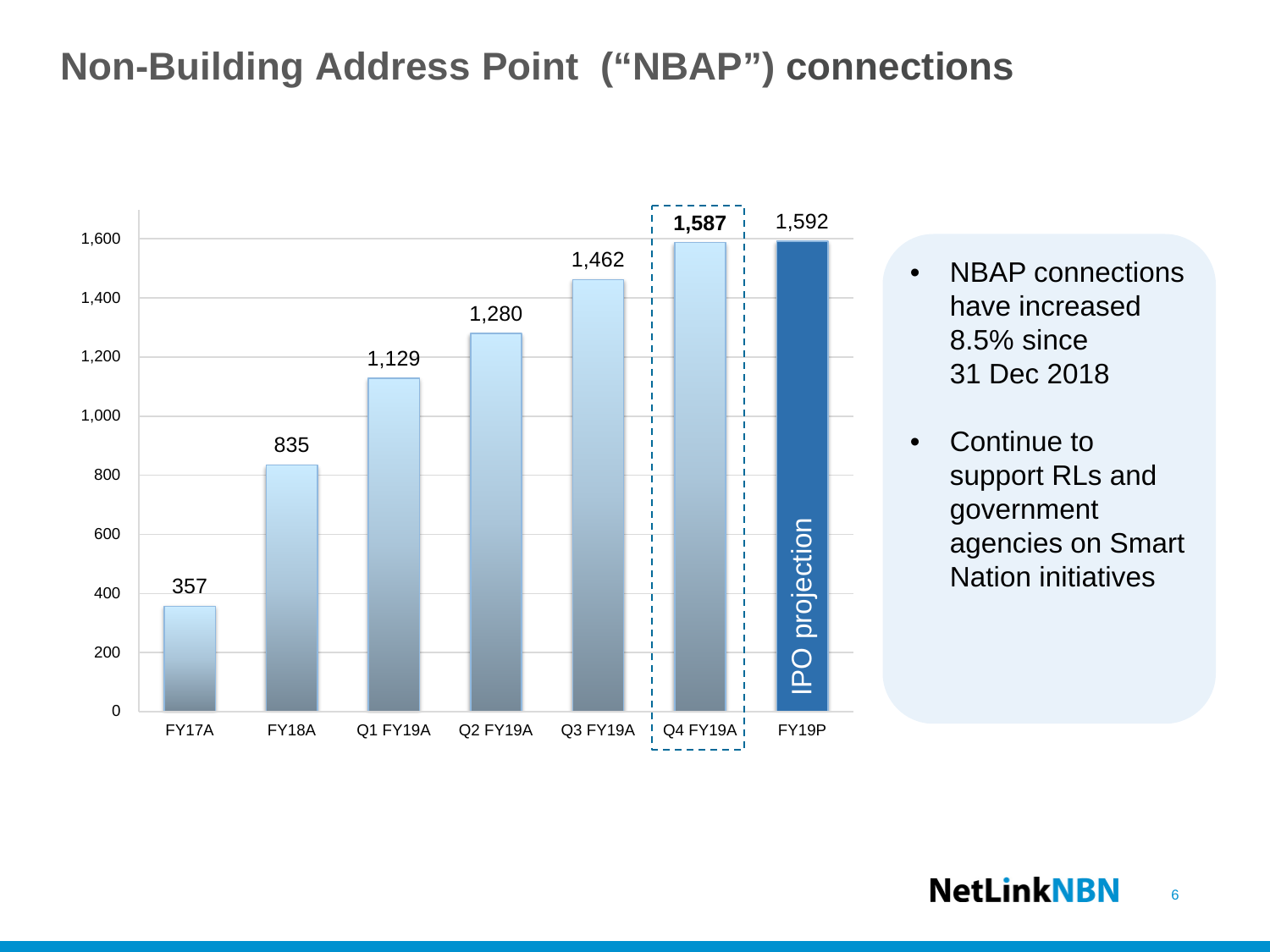### **Q4 FY19 Profit & loss statement**

| S\$'000                        | <b>Q4 FY19</b> | Projection $(1)$ | Variance (%) |
|--------------------------------|----------------|------------------|--------------|
| Revenue                        | 87,862         | 87,434           | 0.5          |
| <b>EBITDA</b>                  | 62,810         | 61,823           | 1.6          |
| EBITDA margin (%)              | 71.5           | 70.7             | $0.8$ pp     |
| Depreciation &<br>amortisation | (40, 743)      | (40, 865)        | (0.3)        |
| Net finance charges            | (4, 364)       | (5,588)          | (21.9)       |
| <b>Profit Before Tax</b>       | 17,703         | 15,370           | 15.2         |

(1) Projection for the quarter was part of the Projection Year 2019's projection disclosed in the prospectus dated 10 Jul 2017.

**Revenue** was in line with projection. While the residential connections revenue and ducts and manholes service revenue were higher, the installationrelated revenue was lower.

In addition to higher revenue**,**  the higher **EBITDA** was contributed by lower other operating expenses, partially offset by higher operation and maintenance costs. **EBITDA margin** was in line with Projection.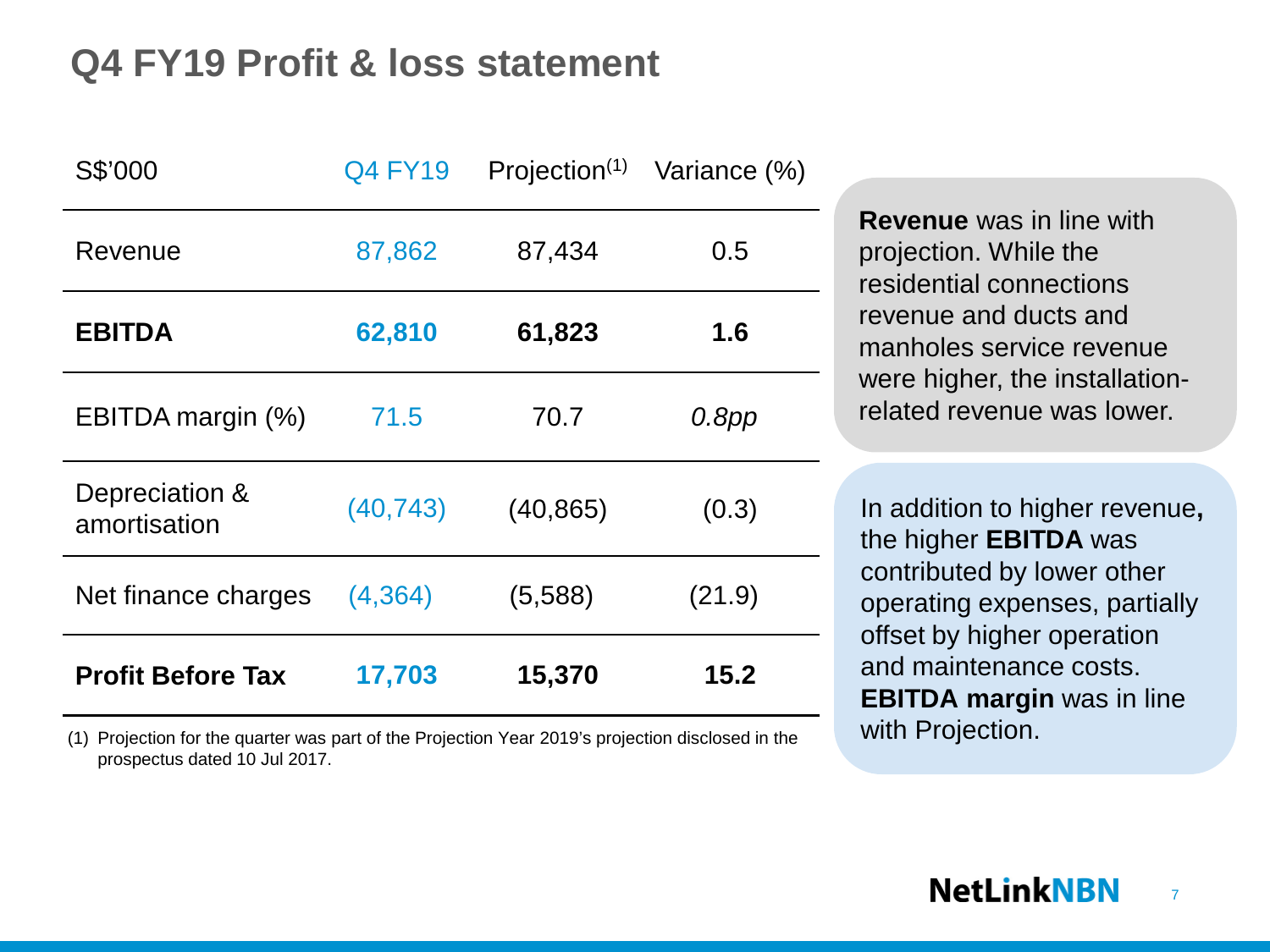#### **FY19 Profit & loss statement**

| S\$'000                        | <b>FY19</b> | Projection $(1)$ | Variance (%) |
|--------------------------------|-------------|------------------|--------------|
| Revenue                        | 353,580     | 342,214          | 3.3          |
| <b>EBITDA</b>                  | 247,876     | 240,178          | 3.2          |
| EBITDA margin (%)              | 70.1        | 70.2             | (0.1pp)      |
| Depreciation &<br>amortisation | (160, 792)  | (163, 460)       | (1.6)        |
| Net finance charges            | (17, 334)   | (21, 262)        | (18.5)       |
| <b>Profit Before Tax</b>       | 69,750      | 55,456           | 25.8         |

(1) Refers to Projection Year 2019's projection disclosed in the prospectus dated 10 Jul 2017.

**Revenue** was higher due to higher residential connections revenue, diversion revenue, and ducts and manholes service revenue. This was partially offset by lower than projected installation-related revenue.

In addition to higher revenue**,** the higher **EBITDA** was contributed by lower staff costs and other operating expenses offset by higher operation and maintenance costs and diversion costs, which were in line with the higher revenue. **EBITDA margin** was in line with Projection.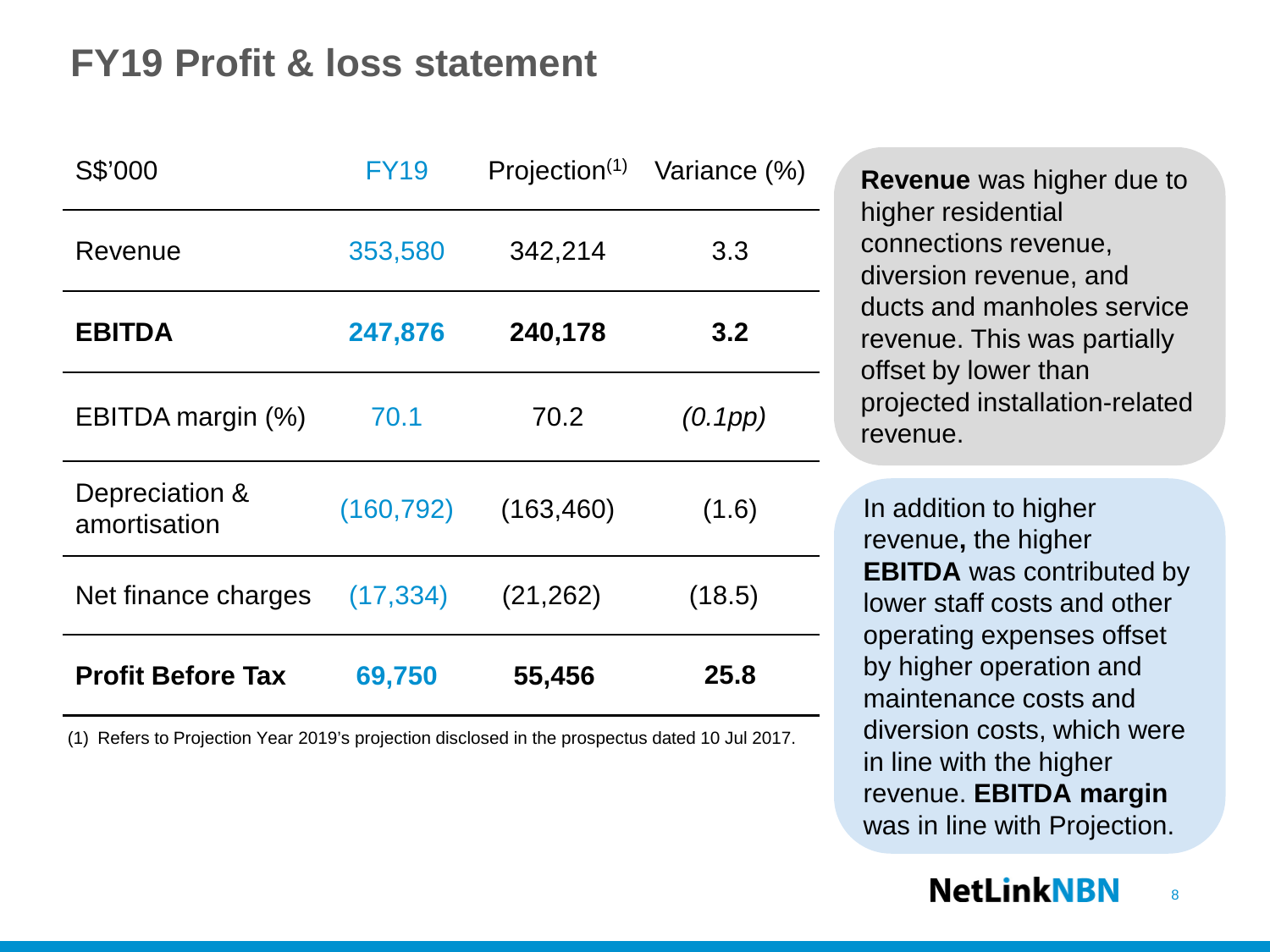### **A resilient business model**

|                                  |                                         | <b>RAB Revenue</b>                                |                                                          |                                                                                 | <b>Non-RAB Revenue</b>                                                           |                                                                 |                                            |                                                                                  |                                                           |
|----------------------------------|-----------------------------------------|---------------------------------------------------|----------------------------------------------------------|---------------------------------------------------------------------------------|----------------------------------------------------------------------------------|-----------------------------------------------------------------|--------------------------------------------|----------------------------------------------------------------------------------|-----------------------------------------------------------|
|                                  | $%$ of<br><b>FY19</b><br><b>Revenue</b> | <b>Residential</b><br><b>Connections</b><br>58.5% | Non-<br><b>Residential</b><br><b>Connections</b><br>8.5% | <b>NBAP and</b><br><b>Segment</b><br><b>Fibre</b><br><b>Connections</b><br>2.0% | <b>Ducts and</b><br><b>Manholes</b><br><b>Service</b><br><b>Revenue</b><br>10.6% | <b>Installation</b><br><b>Related</b><br><b>Revenue</b><br>6.0% | <b>Diversion</b><br><b>Revenue</b><br>3.8% | $\overline{\cdots}$<br><b>Co-Location</b><br>and Other<br><b>Revenue</b><br>5.7% | <b>Central</b><br><b>Office</b><br><b>Revenue</b><br>4.9% |
|                                  |                                         |                                                   |                                                          |                                                                                 |                                                                                  |                                                                 |                                            |                                                                                  |                                                           |
| Recurring,<br>flows              | predictable cash                        | $\checkmark$                                      | $\checkmark$                                             | $\checkmark$                                                                    | $\checkmark$                                                                     |                                                                 |                                            | $\checkmark$                                                                     |                                                           |
| Long-term<br>contracts /         | customer stability                      |                                                   | $\checkmark$                                             | $\checkmark$                                                                    | $\checkmark$                                                                     |                                                                 |                                            |                                                                                  |                                                           |
| <b>Regulated</b><br>revenues     |                                         | $\checkmark$                                      | $\checkmark$                                             | $\checkmark$                                                                    | $\checkmark$                                                                     | $\checkmark$                                                    |                                            | $\checkmark$                                                                     |                                                           |
| <b>Creditworthy</b><br>customers |                                         | $\checkmark$                                      | $\checkmark$                                             |                                                                                 | $\checkmark$                                                                     | $\checkmark$                                                    | $\checkmark$                               | $\checkmark$                                                                     |                                                           |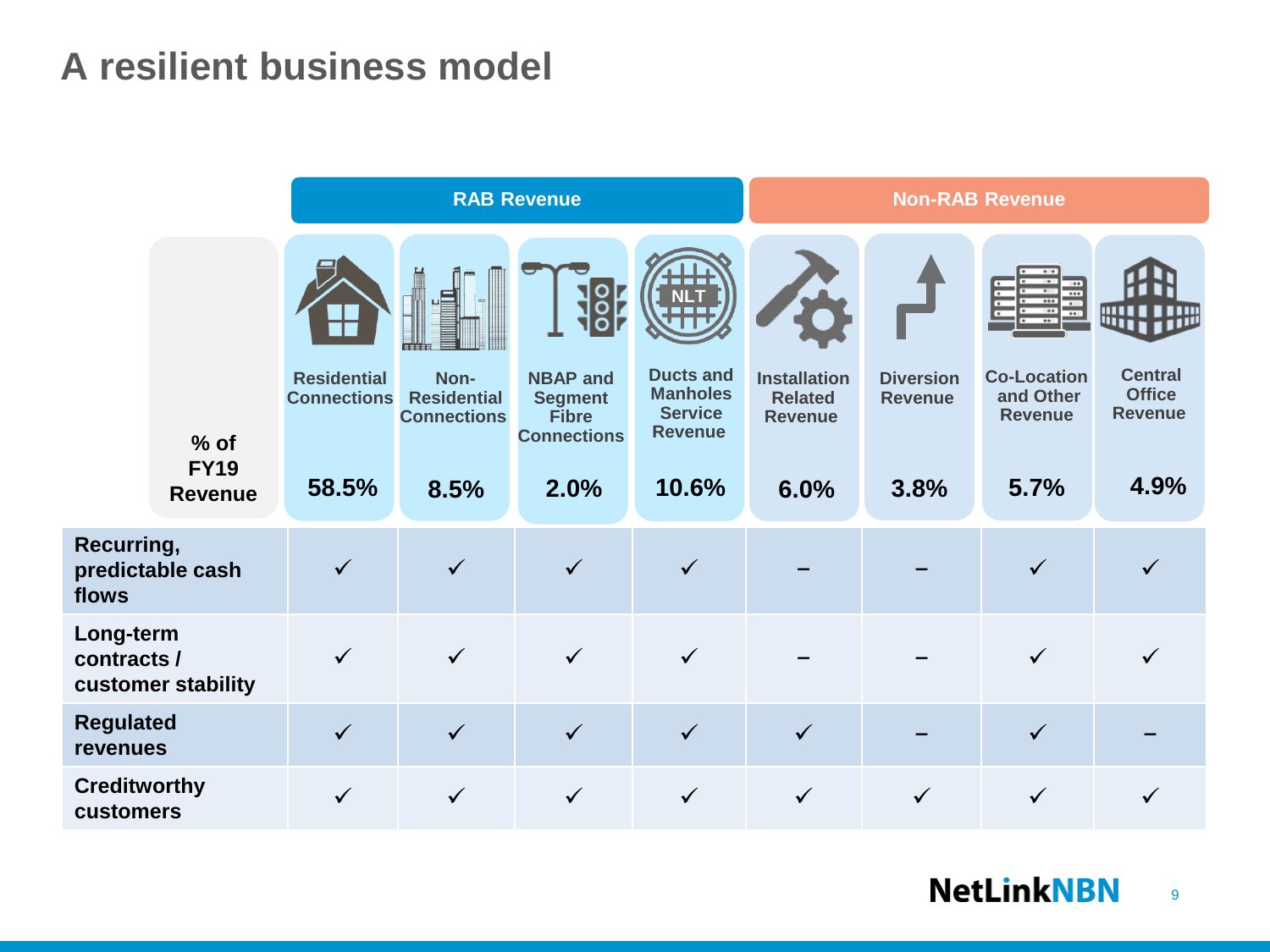| <b>Cash Balance</b>                | S\$149m    |
|------------------------------------|------------|
| <b>Gross Debt</b>                  | S\$636m    |
| <b>Net Assets</b>                  | S\$3,030m  |
| <b>Gross Debt/EBITDA</b>           | 2.6x       |
| <b>EBITDA Interest Cover</b>       | 13.5x      |
| Net Assets Per Unit <sup>(1)</sup> | 77.7 cents |

(1) Net assets per unit represents equity divided by total number of units (3,896,971,100).

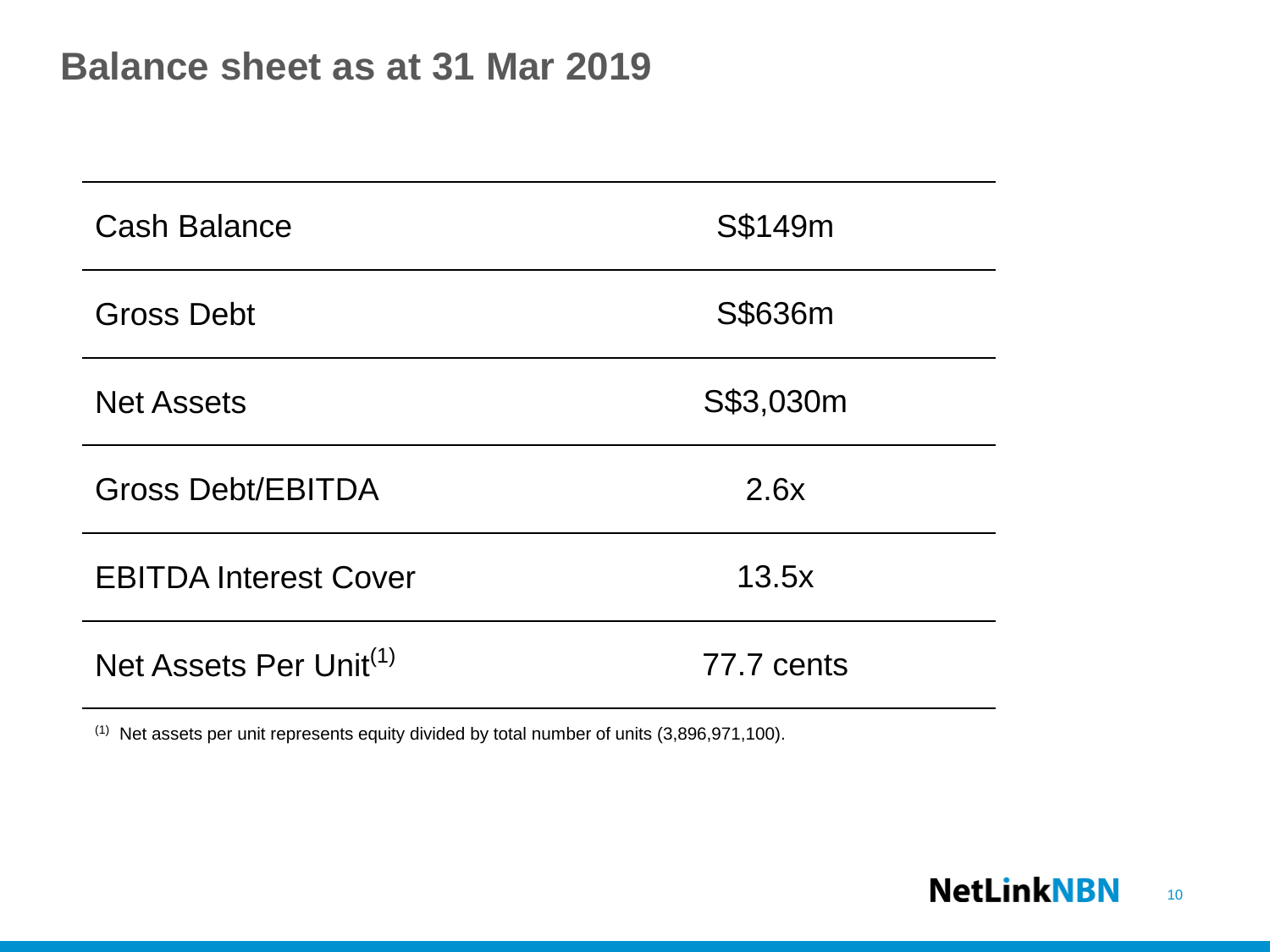### **Distribution details**

| Distribution period           | 1 October 2018 – 31 March 2019 |
|-------------------------------|--------------------------------|
| Distribution amount           | 2.44 Singapore cents per Unit  |
| Ex-distribution date and time | 23 May 2019, 9am               |
| Books closure date and time   | 24 May 2019, 5pm               |
| Distribution payment date     | 3 June 2019                    |

- In the Prospectus, the NetLink Group had projected a DPU of 4.64 cents for the financial year ended 31 March 2019. The NetLink Group's DPU for first half year ended 30 September 2018 was 2.44 cents. Together with a DPU of 2.44 cents for the second half of the financial year, the total DPU of 4.88 cents for the whole of FY19 represents an increase of 5.2% against the projected DPU. The distribution for FY19 therefore amounts to approximately \$190.2m.
- The net cash generated from operating activities in FY19 was approximately \$229.6m, which supported the FY19 distribution.

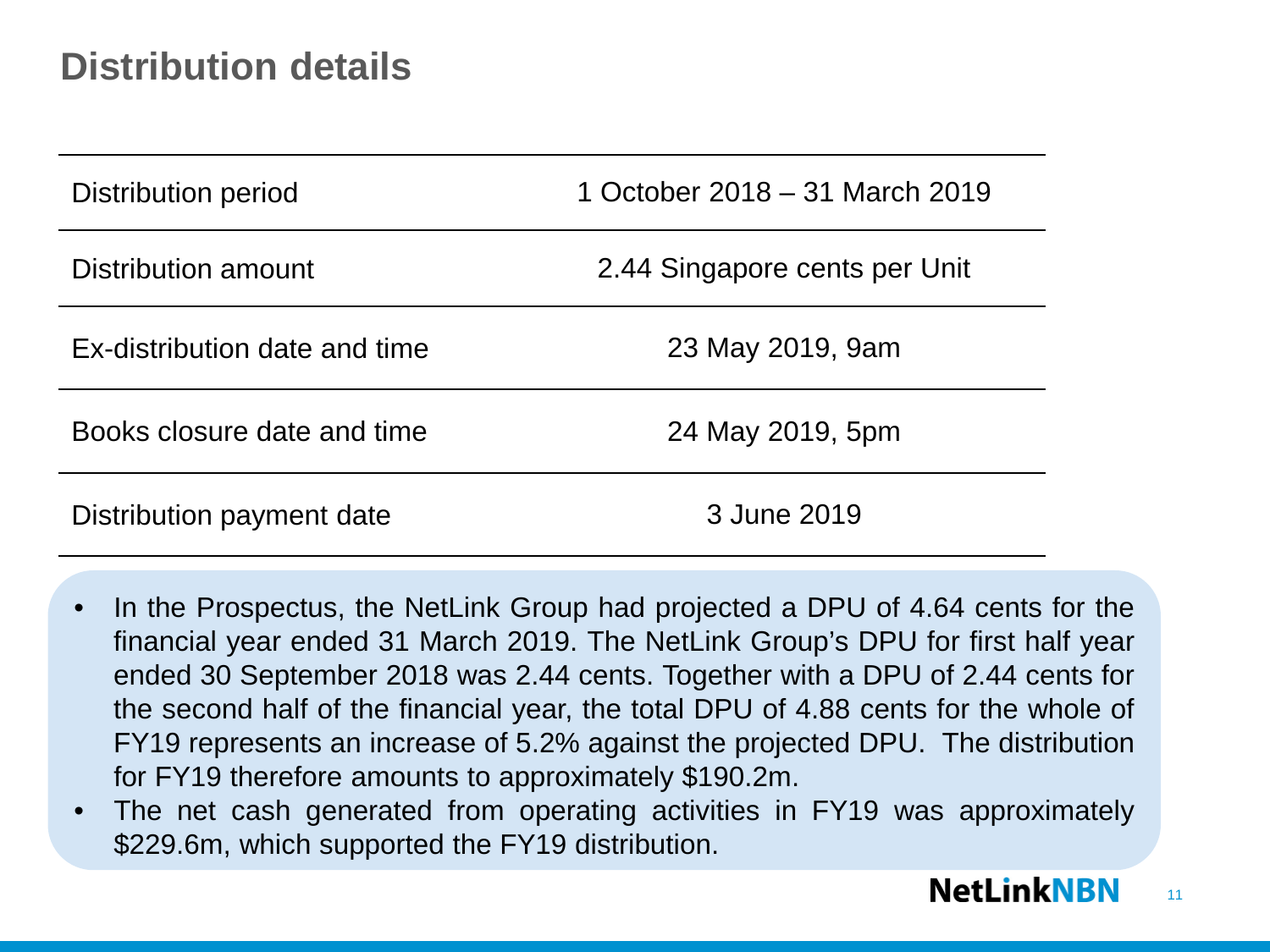#### **Focus for FY20**

- Expects revenue from key connection services to be higher than that of FY19 mainly due to higher residential connections and installation-related revenues
- Continue to invest to expand the network and also to utilise Capex Reserve on projects that will improve the network's capability and resiliency. Capex in FY20 is expected to be higher than that of FY19
- Work proactively with the Requesting Licensees ("RLs") to anticipate future demand for Non-Residential and NBAP connections, and to support the RLs' efforts to acquire new Non-Residential and NBAP customers
- Monitor the development of the 5G network in Singapore and explore opportunities associated with the new market development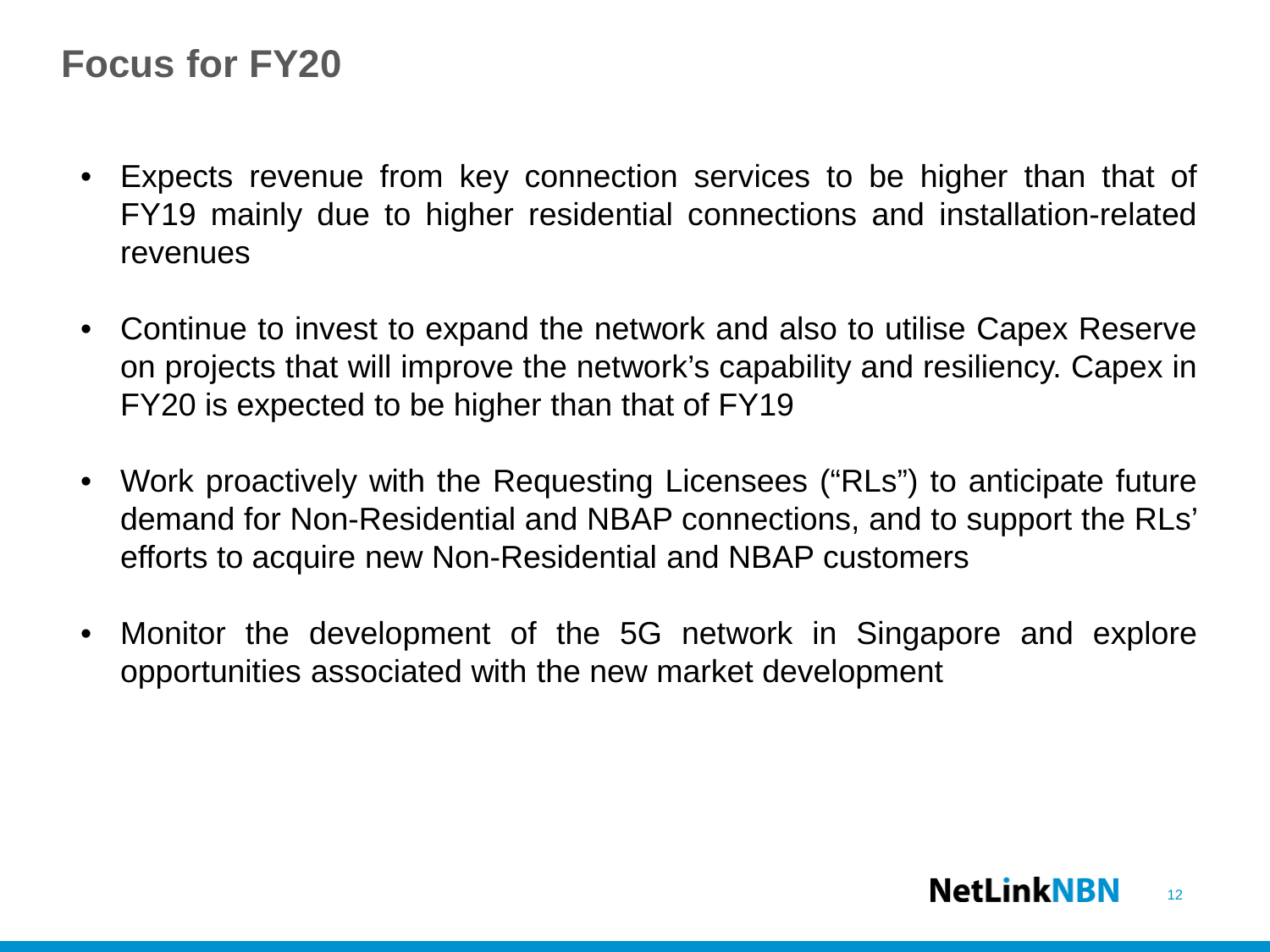### **Well-positioned to deliver long-term value and growth**